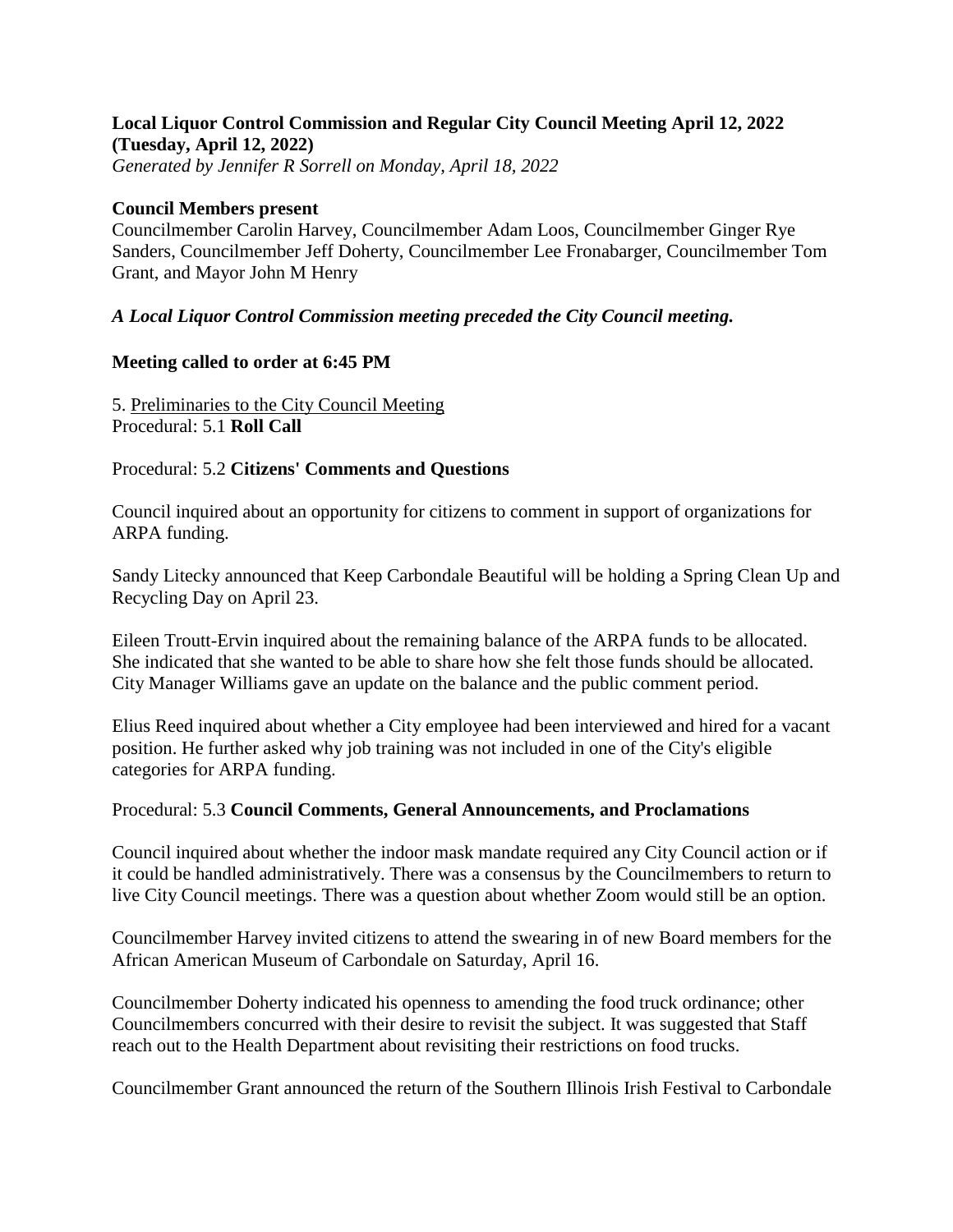which will be on Saturday, April 30, at Turley Park.

Elius Reed asked the City Manager about whether there was an internal job posting policy.

#### 6. Public Hearings and Special Reports

City Manager Williams introduced ARPA Grant Consultant James Arndt, who gave an update on the submissions received and the comments received during the public comment period. Council inquired if the consultant would be holding public meetings with individual community members, if Council would have an opportunity to review the comments submitted, inquired about Mr. Arndt's plans for addressing diversity with grants, inquired about his role in reaching out to community organizations, inquired about the role and purpose of the consultant in the review of the applications, advocated for community participation, disagreed about the consultant's role in meeting with community organizations, and inquired about whether the City had learned anything about what funding it might receive from the Infrastructure bill.

#### Information: 6.1 **Police Department Presentation of Ring Neighbors Public Safety Service**

Police Chief Stan Reno presented information about the Ring Neighbors partnership program, bout the abilities and limitations to accessing information and video the program provides to the Police Department, and who can participate in the program. Council inquired about the radius of the application, disseminating information through the neighborhood watch program, commented on their experience with the app, and how to access the information if a person does not have a Ring doorbell.

## Public Hearing: 6.2 **Public Hearing on the Proposed FY 2023 City Budget**

The public hearing was declared open at 7:28 p.m.

Elius Reed inquired about the police department's budget and if the Saluki Way tax was included in the budget.

The public hearing was closed at 7:30 p.m.

#### Information, Reports: 6.3 **Special Report on Carbondale Police Department's Mental Health Advocates Community Contacts**

City Attorney Jamie Snyder share an overview of the services received by community members from the Mental Health Advocate, including follow-ups, ongoing care, or crisis intervention, and described the interconnected process between the police department, city attorney's office, and the court.

Council expressed their appreciation for the headway that the mental health advocate is making, inquired if there was a mental health court active or available in the region, thanked staff for the work they are doing to help address mental health crises, and inquired about whether SIH's expansion would be beneficial in this process.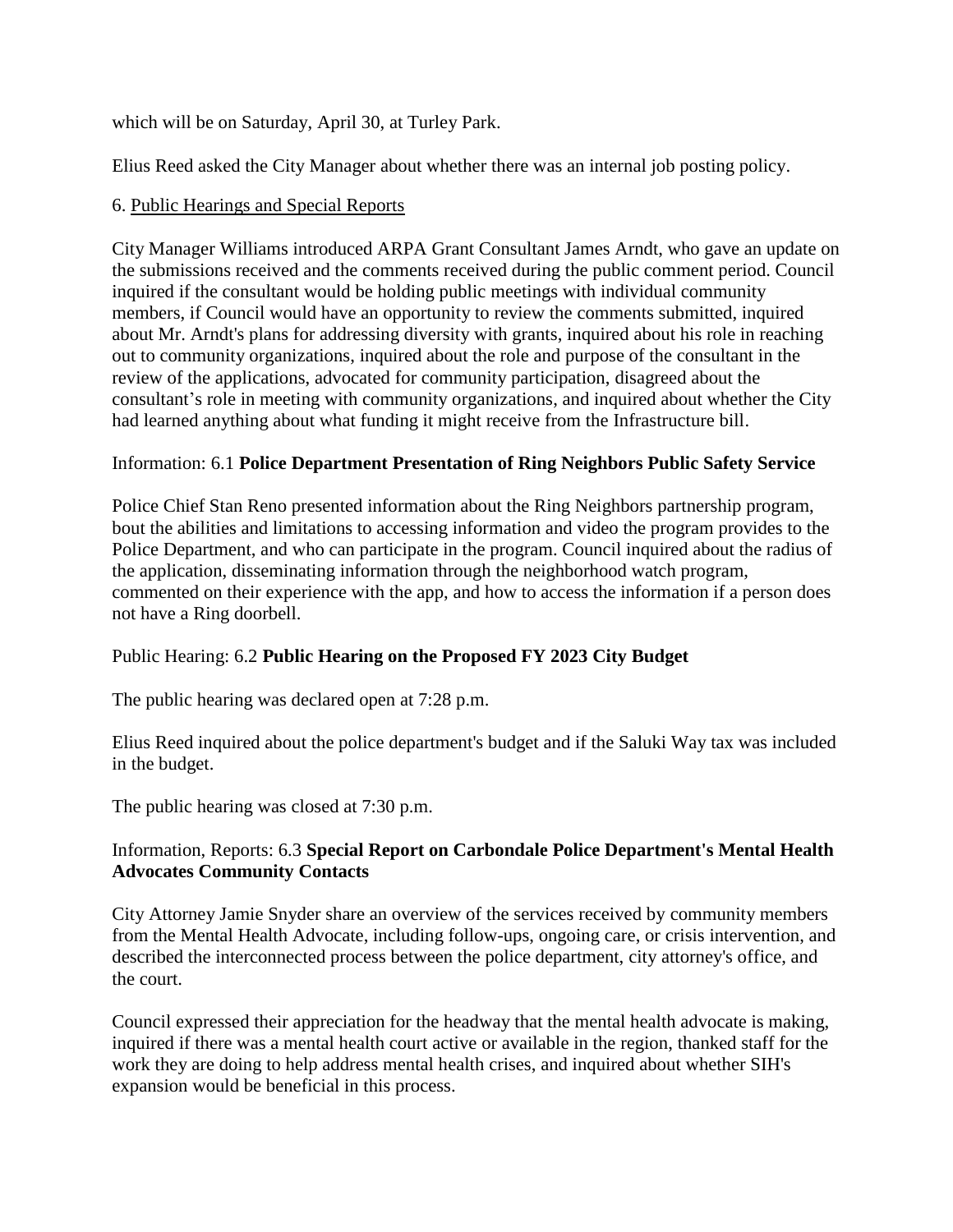#### 7. Consent Agenda of the City Council

Action (Consent): 7.1 **Minutes from the City Council Meeting of March 22, 2022** Resolution: Approve the minutes from the City Council meeting of March 22, 2022

#### Action (Consent): 7.2 **Approval of Warrant for the Period Ending: 03/18/2022 for the FY 2022 Warrant 1429 in the Total Amount of \$964,648.49**

Resolution: Accept the following report of payments made for the period ended: 03/18/2022 totaling \$964,648.49 *(Exhibit A-04-12-2022)*

#### Action (Consent): 7.3 **Approval of Warrant for the Period Ending: 04/01/2022 for the FY 2022 Warrant 1430 in the Total Amount of \$1,805,128.07**

Resolution: Accept the following report of payments made for the period ended: 04/01/2022 totaling \$1,805,128.07 *(Exhibit B-04-12-2022)*

### Action (Consent): 7.4 **Approval of Wells Fargo Warrant for the Period Ending 02/28/2022 FY 2022 Warrant # WF 02/2022 in the amount of \$159,005.12**

Resolution: Accept the following report of payments made for the period ended: 02/28/2022 totaling \$159,005.12 *(Exhibit C-04-12-2022)*

## Action (Consent): 7.5 **Resolution Appropriating Motor Fuel Tax Funds for the FY 2023 Program for Maintenance of Streets and Alleys**

Resolution: Approve a Resolution for Maintenance of Streets and Highways by Municipality Under the Illinois Highway Code for appropriating \$501,460 in Motor Fuel Tax Funds pending review and approval by the Illinois Department of Transportation *(Resolution 2022-R-14; Exhibit D-04-12-2022)*

## Action (Consent): 7.6 **Approval of Consent Agenda Items**

Resolution: Approve all Consent Agenda items not pulled for separate consideration

There was a question about a discrepancy in the MFT Resolution.

MOTION: Approve all Consent Agenda items not pulled for separate consideration

Motion by Jeff Doherty, second by Carolin Harvey.

Final Resolution: Motion Carries

Yea: Carolin Harvey, Adam Loos, Ginger Rye Sanders, Jeff Doherty, Lee Fronabarger, Tom Grant, John M Henry

8. General Business of the City Council

## Discussion: 8.1 **Review and Discussion of the Proposed FY 2023 Budget and Five Year Community Investment Program**

Council raised the possibility of and shared thoughts about going a different direction with Tourism, expressed their appreciation to Staff for their work on the budget, noted that there is no mention of pay raises for City employees and inquired about the budget plans for city employees, asked for an explanation about budgeting for the self-insurance fund which related to a higher